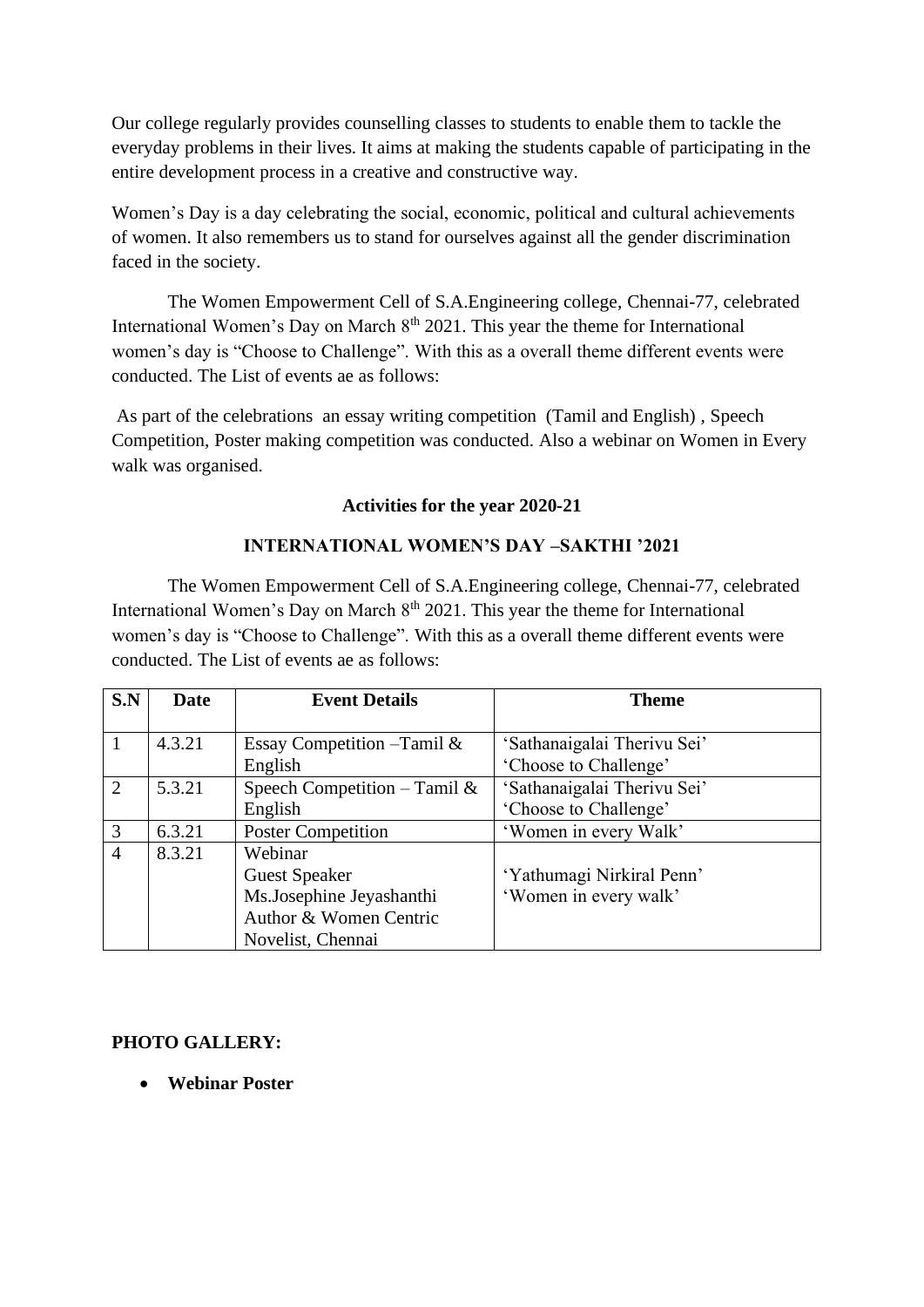

## S.A. ENGINEERING COLLEGE Affiliated to Anna University Accredited by NBA & NAAC

with 'A' Grade ISO:9001:2015 Certified Institution .<br>Poonamalle, Avadi Main Road, Thiruverkadu, Chennai-77 **<u>utonomous Institution)</u>** 





# **Webinar Photos**



• **Essay & Speech Competition**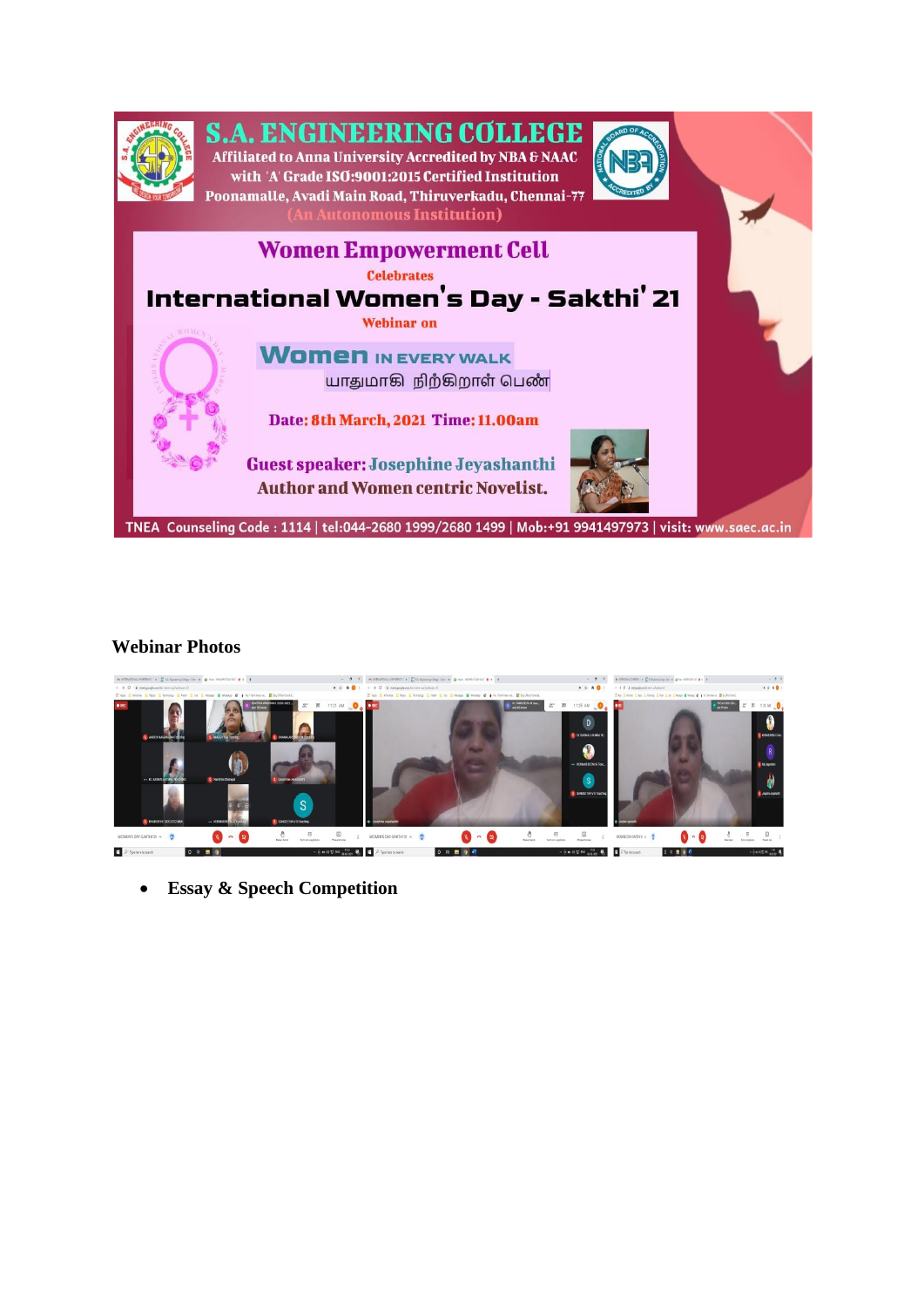



• **Essay & Speech Competition**



• **Poster Competition**